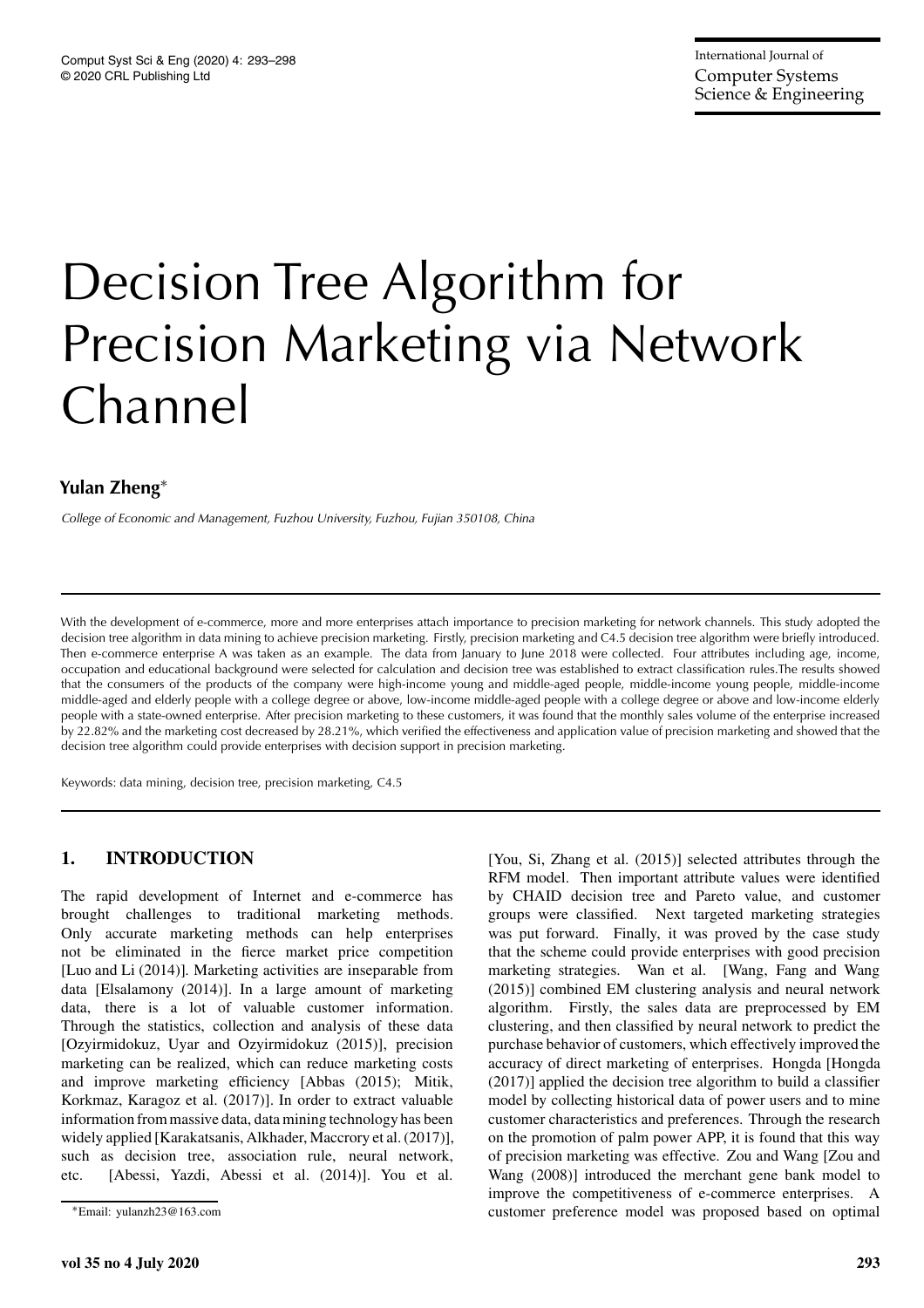neighbor and utility function. Then the genetic algorithm was improved and the two models were matched to achieve precision marketing. In the era of consumer supremacy, it is of great practical significance to grasp customer information through data mining technology and conduct targeted marketing for improving marketing effect and promoting enterprise development. Therefore, it is of great value to study the application of data mining technology in precision marketing. At present, the application of decision tree in precision marketing is seldom, but the algorithm of decision number has low computational complexity and good effect on processing large data. In this study, the decision tree algorithm in data mining technology was used. C4.5 algorithm was used for classifying the collected customer historical data, constructing decision tree and extracting classification rules, so as to obtain customer categories with high purchase probability and conduct precision marketing on them. Moreover an example analysis was carried to verify the reliability of the decision tree algorithm. This work provides some theoretical supports for the further application of decision tree algorithm in precision marketing and is beneficial to the better and faster development of precision marketing in the field of e-commerce.

#### **2. DECISION TREE ALGORITHM**

Data classification is a kind of data mining. Through data classification, precise marketing can be realized by classifying customer information data. The methods of data classification include genetic algorithm, decision tree and neural network. Decision tree with simple structure and high efficiency has a very good performance in data prediction [Wang, Li, Ran et al., 2018] and data classification [Berhane, Lane, Wu et al. (2018)]. In this study, C4.5 algorithm [Li, Jiang, Yao et al. (2017)] in the decision tree algorithm is adopted to achieve precision marketing.

Training sample set is expressed as *S*. The sample number of the i-th result in category  $C_i$  ( $i = 1, 2, \cdots, m$ ) is expressed as  $s_i$ . The probability that any sample belongs to is expressed as  $\rho_i$ . Then it was found that:

$$
\rho_i = \frac{S_i}{S},\tag{1}
$$

and the expected information for the result is:

$$
I(S_1, S_2, \cdots, S_m) = -\sum_{i=1}^m \rho_i \log_2(\rho_i). \tag{2}
$$

Suppose there are *u* different values of  $D$ ,  $D =$  ${d_1, d_2, \dots, d_u}$ . Attribute *D* is used to divide training sample set *S*, and  $\{s_1, s_2, s_3, \cdots, s_u\}$  is obtained. Suppose that  $S_j$ contains training sample set *S* and there is a sample with value  $d_i$  in attribute *D*. If *D* is the best splitting property, then these samples are branches growing out of the nodes in training sample set *S*.  $S_{ij}$  is set as the number of samples belonging to  $C_i$  in subset  $S_i$ , and the expected information of the subset divided according to attribute *D* is:

$$
E(D) = \sum_{j=1}^{u} \frac{s_{1j} + s_{2j} + s_{3j} + \dots + S_{mj}}{S} I(s_{1j}, s_{2j}, s_{3j} \dots, s_{mj})
$$

$$
I(s_{1j}, s_{2j}, s_{3j}, \cdots, s_{mj}) = -\sum_{i=1}^{m} \rho_{ij} \log_2(\rho_{ij}),
$$
 (3)

where  $\rho_{ij} = \frac{s_{ij}}{|S_j|}$  represents the probability that a sample in  $S_j$ belongs to  $C_j$ .

The information gain of attribute *D* is

$$
Gain(D) = I(s_1, s_2, s_3, \cdots, s_m) - E(D)
$$
 (4)

The split information of attribute *D* is

$$
SplitInfo(D) = -\sum_{j=1}^{m} \frac{s_{1j} + s_{2j} + \dots + s_{mj}}{S}
$$

$$
\log_2 \frac{s_{1j} + s_{2j} + \dots + s_{mj}}{S}.
$$
(5)

Then, the information gain rate of the attribute *D* is

$$
GainRatio(D) = \frac{Gain(D)}{SplitInfo(D)}.
$$
 (6)

The attribute with the largest information gain rate is selected. The data set is divided into different subsets, and the decision tree is established.

# **3. PRECISION MARKETING BASED ON DECISION TREE ALGORITHM**

#### **3.1 Data Acquisition**

E-commerce enterprise A is taken as the research subject. The transaction pattern of e-commerce enterprise A is mainly on the line, which helps enterprise A to achieve communication with customers through the network platform. Its marketing mode is mainly in the form of Internet advertising, which attracts customers to buy by placing advertisements in search engines, WeChat, weibo and other online channels. In order to achieve precision marketing, this paper classifies customers through the decision tree to determine which customers may buy the products of the enterprise, and is worth putting in the marketing plan. The browsing and purchasing information of enterprise products from January to June 2018 was collected, and SQL Server was used to establish a database.

#### **3.2 Data Processing**

Since there may be a large number of vacant values and incomplete data in the collected data, it is necessary to clean up these data and screen the data to select the information which is valuable to precision marketing, in order to improve the data quality and improve the accuracy of data classification. In the perspective of consumer privacy, private information such as family status and marital status were not selected. In this study, attributes including age, income, occupation and education background were selected to establish the decision tree. Y was used to represent the final purchase, and N was used to represent no purchase. The classification is shown in Table 1.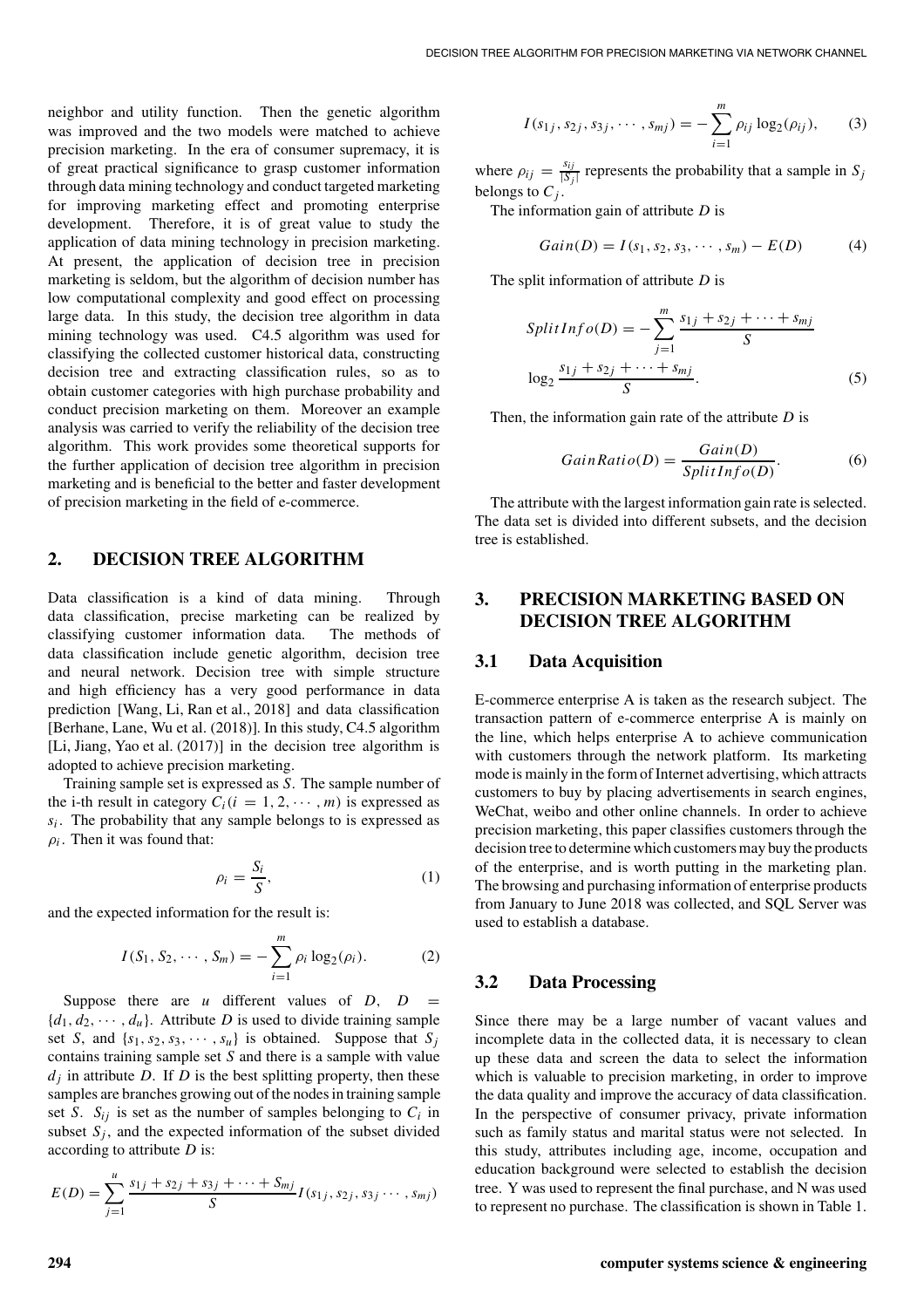| <b>Table 1</b> Client attribute classification. |       |        |                         |                |                |
|-------------------------------------------------|-------|--------|-------------------------|----------------|----------------|
| Customer number                                 | Age   | Income | Occupation              | Education      | Classification |
|                                                 |       |        |                         | background     |                |
|                                                 | 34    | 5600   | Private enterprise      | College degree | Y              |
|                                                 | 36    | 6700   | State-owned enterprises | College degree | Y              |
| 3                                               | 21    | 1800   | Private enterprise      | High school    | N              |
|                                                 |       |        |                         | diploma        |                |
| 4                                               | 34    | 5800   | State-owned enterprises | College degree | N              |
|                                                 | 56    | 4500   | Individual              | High school    | N              |
|                                                 |       |        |                         | diploma        |                |
| 6                                               | 27    | 3600   | Private enterprise      | College degree | Y              |
| .                                               | .     | .      | .                       | .              | .              |
| n                                               | $X_n$ | $X_n$  | $X_n$                   | $X_n$          | $Y_n$          |

|  | <b>Table 2</b> Training sample set. |  |
|--|-------------------------------------|--|
|  |                                     |  |

| Customer<br>number | Age         | Income        | Occupation                                | Education<br>background                 | Classification |
|--------------------|-------------|---------------|-------------------------------------------|-----------------------------------------|----------------|
| 1                  | Middle-aged | Medium income | Non-state-owned                           | Below university                        | N              |
| 2                  | Youth       | High income   | enterprises<br>State-owned<br>enterprises | degree<br>University degree<br>or above | Y              |
| 3                  | Youth       | Low income    | Non-state-owned<br>enterprises            | University degree<br>or above           | N              |
| 4                  | The elderly | Low income    | State-owned<br>enterprises                | University degree<br>or above           | Y              |
| 5                  | Youth       | High income   | Non-state-owned<br>enterprises            | University degree<br>or above           | Y              |
| 6                  | Youth       | Medium income | Non-state-owned<br>enterprises            | University degree<br>or above           | Y              |
| 97                 |             | .             | .<br>State-owned                          |                                         | Y              |
|                    | The elderly | High income   | enterprises                               | Below university<br>degree              |                |
| 98                 | Middle-aged | Low income    | Non-state-owned                           | University degree                       | Y              |
| 99                 | Youth       | Low income    | enterprises<br>Non-state-owned            | or above<br>Below university            | N              |
|                    |             |               | enterprises                               | degree                                  |                |
| 100                | Youth       | High income   | Non-state-owned<br>enterprises            | University degree<br>or above           | Y              |

#### **3.3 Establishment of Decision Tree**

One hundred records were randomly selected from the database as the training sample set. Discrete processing was performed on the data, and the age was divided into the following groups: (1) under 30 years old: young people; (2) 30–50 years old: middle-aged; (3) over 50 years old: the elderly; Income is divided into the following groups: (1) under 300: low income; (2) 3000–5000: medium income; (3) over 5000 yuan: high income; The occupations are divided into the following groups: (1) state-owned enterprises; (2) non-state-owned enterprises; Academic qualifications are divided into the following groups: (1) university degree or above; (2) university degree or below. The training sample set shown in Table 2.

The training sample set is sorted according to attributes, and the results are shown in Table 3.

Among them, 46 records were classified as "Y" and 54 records were classified as "N", so the expected information of the result "Y" is  $I = 0.978$ .

The expected information of different attributes is calculated, and the results are as follows:

> $E(age) = 0.912$  $E(income) = 0.842$  $E(occupation) = 0.936$ <sup>"</sup>  $E(education) = 0.901$

The information gain of different attributes is

 $Gain(age) = I - E(age) = 0.978 - 0.912 = 0.066$  $Gain(income) = I - E(income) = 0.978 - 0.842$  $= 0.136$  $Gain(occupation) = I - E(occupation)$  $= 0.978 - 0.936 = 0.042$  $Gain(education) = I - E(education)$  $= 0.978 - 0.901 = 0.077$ .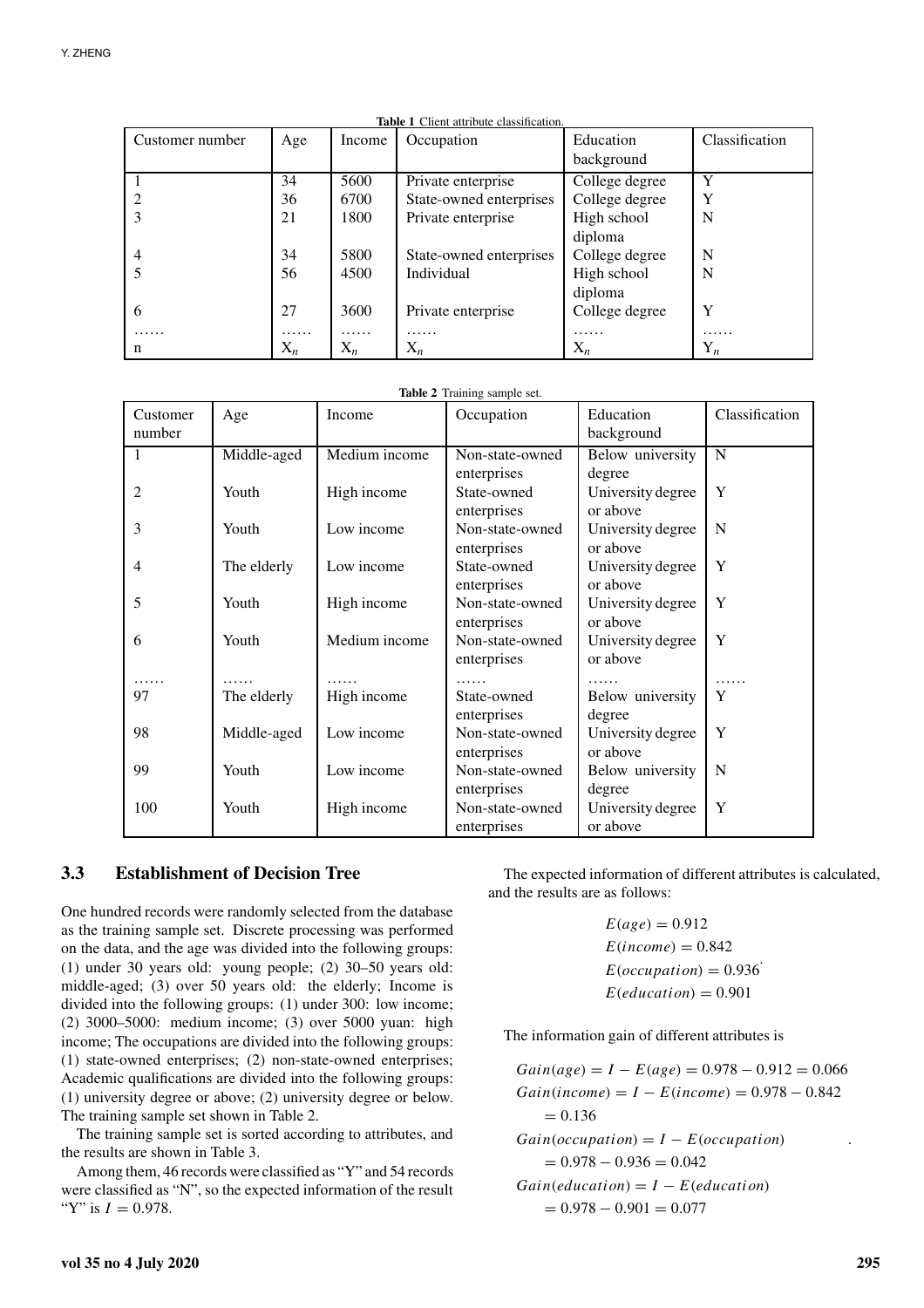| Attribute            |                             | Y  | N  |
|----------------------|-----------------------------|----|----|
| Age                  | Youth                       | 22 | 15 |
|                      | Middle-aged                 | 24 |    |
|                      | The elderly                 |    | 22 |
| Income               | Low income                  |    | 32 |
|                      | Medium income               | 18 | 17 |
|                      | High income                 | 27 | 5  |
| Occupation           | State-owned enterprises     | 22 | 28 |
|                      | Non-state-owned enterprises | 24 | 26 |
| Education background | University degree or above  | 28 | 10 |
|                      | Below university degree     | 18 | 44 |

**Table 3** Training sample set after classification.



**Figure 1** Precision marketing decision tree

The information gain rate is

 $GainRation(age) = 0.066$ *GainRation*(*income*) = 0.091 *GainRation*(*occupation*) = 0.053 *GainRation*(*education*) = 0.056

It can be found that the attribute "income" has the largest information gain rate. Therefore, it is taken as the first level attribute of the decision tree, and then the classified samples are calculated again. The final decision tree is shown in the Figure 1.

According to the decision tree, the following classification rules can be extracted:

- (1) IF income = high income AND age = youth THEN category = purchase
- (2) IF income  $=$  high income AND age  $=$  middle-aged THEN category = purchase
- (3) IF income  $=$  high income AND age  $=$  the elderly THEN  $category = no buy$
- (4) IF income  $=$  medium income AND age  $=$  youth THEN category = purchase
- (5) IF income = medium income AND age = middle-aged THEN category  $=$  no buy
- (6) IF income = medium income AND age = the elderly AND  $eduction = university degree or above THEN category =$ purchase
- (7) IF income = medium income AND age = the elderly AND degree = below university degree THEN category = no buy
- (8) IF income  $=$  low income AND age  $=$  youth THEN category  $=$  no buy
- (9) IF income = low income AND age = middle-aged AND education = university degree or above THEN category = purchase
- $(10)$  IF income = low income AND age =middle-aged AND degree = below university degree THEN category = no buy
- (11) IF income = low income AND age = the elderly AND occupation = state-owned enterprise THEN category = purchase
- (12) IF income = low income AND age = the elderly AND occupation = non-state-owned THEN category = no buy

According to the above classification rules, it can be found that youth and middle-aged people with high income, youth with middle income, middle-aged and elderly people with university degree or above, middle-aged people with low-income and university degree or above and low-income elderly people in state-owned enterprises will buy the products of this enterprise,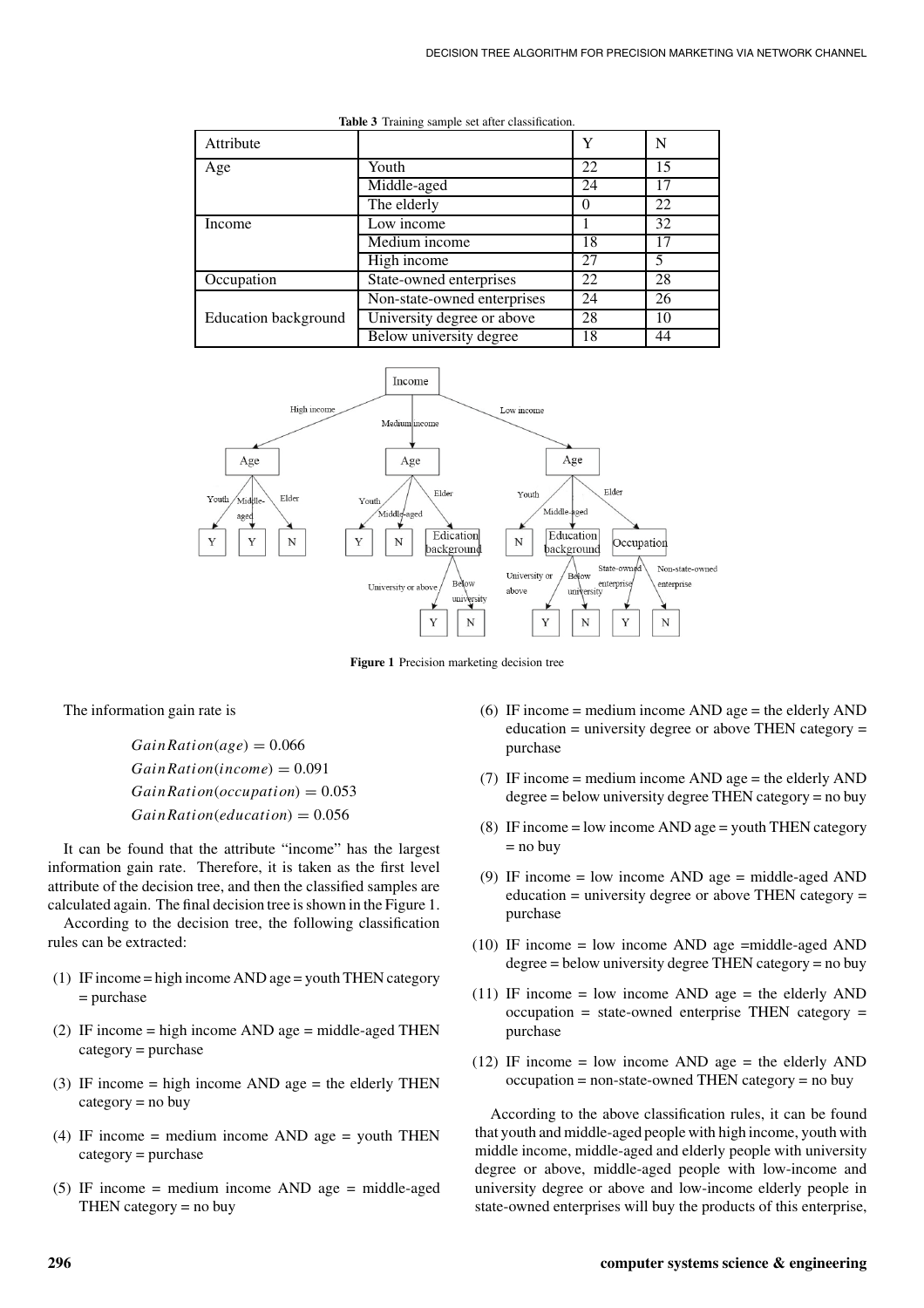**Table 4** Changes of monthly sales volume and marketing cost before and after precision marketing.

| Time                             | <b>August, 2018</b> | September, 2018 |
|----------------------------------|---------------------|-----------------|
| Monthly sales volume/n           | 6214                | 7632            |
| Marketing cost/ten thousand yuan | 2.34                | 1.68            |

i.e., precision marketing can be carried out for them to achieve good marketing effects.

# **3.4 Analysis of Precision Marketing Effect**

In order to verify the effect of precision marketing, e-commerce enterprise A applied decision tree to conduct precision marketing to customers in September 2018. The monthly sales volume and marketing cost of August and September were compared. The results are shown in Table 4.

As shown in Table 4, through precision marketing, the monthly sales volume of e-commerce enterprise A in September 2018 is 7,632, which is 22.82% higher than that before precision marketing, and the marketing cost is 28.21% lower than that of last month, which suggests the good effect of precision marketing. After the implementation of precision marketing, the marketing cost of the enterprise is significantly reduced. This is because the enterprise only carries out the marketing plan for the designated customers, which largely avoids the invalid marketing plan and reduces the marketing cost. In addition to the reduction of marketing cost, the monthly sales volume of the enterprise has significantly increased, which indicates that the limited marketing plan has achieved good marketing effect and the precision marketing for customers with high purchase probability is practical and effective.

# **4. DISCUSSION**

With the development of Internet technology, the ways of transaction and marketing have changed a lot. There are increasing transactions conducted through the Internet between enterprises, and between enterprises and consumers, with the rapid development of e-commerce. Enterprises also increasingly use the Internet as a tool to promote marketing [Andreopoulou, Tsekouropoulos, Koliouska et al. (2014)]. As the transactions go on, a lot of data is generated in the Internet. In the era of big data, how to use data for effective marketing is a problem widely valued by enterprises. With the transformation of marketing mode from traditional broadcast network to precision marketing, precision marketing oriented to network channels is also welcomed by more and more enterprises.

Precision marketing is a form of one-to-one marketing. It takes consumers as the center and pushes the influence scheme to the target audience accurately through the accurate positioning of the product target audience [Li (2014)]. Precision marketing oriented to network channels can show the enterprise's marketing plan to the audience through static web pages, dynamic web pages, floatingWindows, AD links and other forms [Han (2015)], which not only saves the marketing cost to a large extent, but also can effectively improve the marketing effect and obtain greater returns.

Customer classification is the key to precision marketing. In the past, customers' information was often collected through questionnaires to understand their needs and classify them. However, this method is not only time-consuming and laborintensive, but also does not have high accuracy of classification under the influence of various factors, so it cannot provide valuable decision support for enterprises. In the era of big data, especially transactions formed on the basis of the Internet have accumulated a large amount of data, which contains a lot of valuable information. If this part of information can be fully statistical, analyzed and used, you can get a lot of information beneficial to the enterprise. The development of technology makes the storage and analysis of massive data a reality. Data mining technology refers to the process of extracting potential and valuable information and knowledge from a large number of fuzzy and random data [Abessi, Yazdi, Abessi et al. (2014); Nawani, Gupta and Thakur (2014)]. It is widely used in finance [Moradi and Mokhatab Rafiei (2019)], industry [Borzooei, Teegavarapu, Abolfathi et al. (2019)], biomedicine [Huang, Chen, Liu et al. (2019)] and other fields, and can also provide good help for enterprise customers and market segmentation [Dutta, Bhattacharya and Guin (2014)], so as to achieve precision marketing.

In this study for precision marketing, the decision tree algorithm is selected to realize the accurate classification of customers. Decision tree algorithm is a method for classification and prediction. Its fast classification speed and high classification accuracy are widely favored by enterprises. Among them, C4.5 algorithm is one of the better decision tree algorithms. This paper first introduces the C4.5 algorithm, and then takes e-commerce enterprise A as an example to realize precision marketing through the decision tree algorithm. By classifying the customer information collected according to the four attributes of age, income, occupation and education background, and then calculating the information gain rate, it is found that in the four attributes, the information gain rate is in the order of income, age, education background and occupation from the largest to the smallest. Therefore, the decision tree is constructed with income as the first level attribute. By further calculating the final decision tree and extracting the classification rules, it can be found out that which customers are more likely to buy products and which customers are less likely to buy products. Then, the marketing plans are designed and pushed to customers with high purchase probability, which will further increase the purchase possibility of these customers and realize precision marketing. It was found from the analysis of precise marketing effect that the monthly sales volume of Enterprise A reached 6214 pieces, and the marketing cost reached 234,000 yuan before using precise marketing; after using precise marketing, the monthly sales volume of Enterprise A was 7632, increased by 22.82%, while the marketing cost was 168,000 yuan, decreased by 28.21%, indicating the application of precise marketing could effectively reduce the marketing cost of enterprises, and targeted marketing strategies also promoted the growth of enterprise